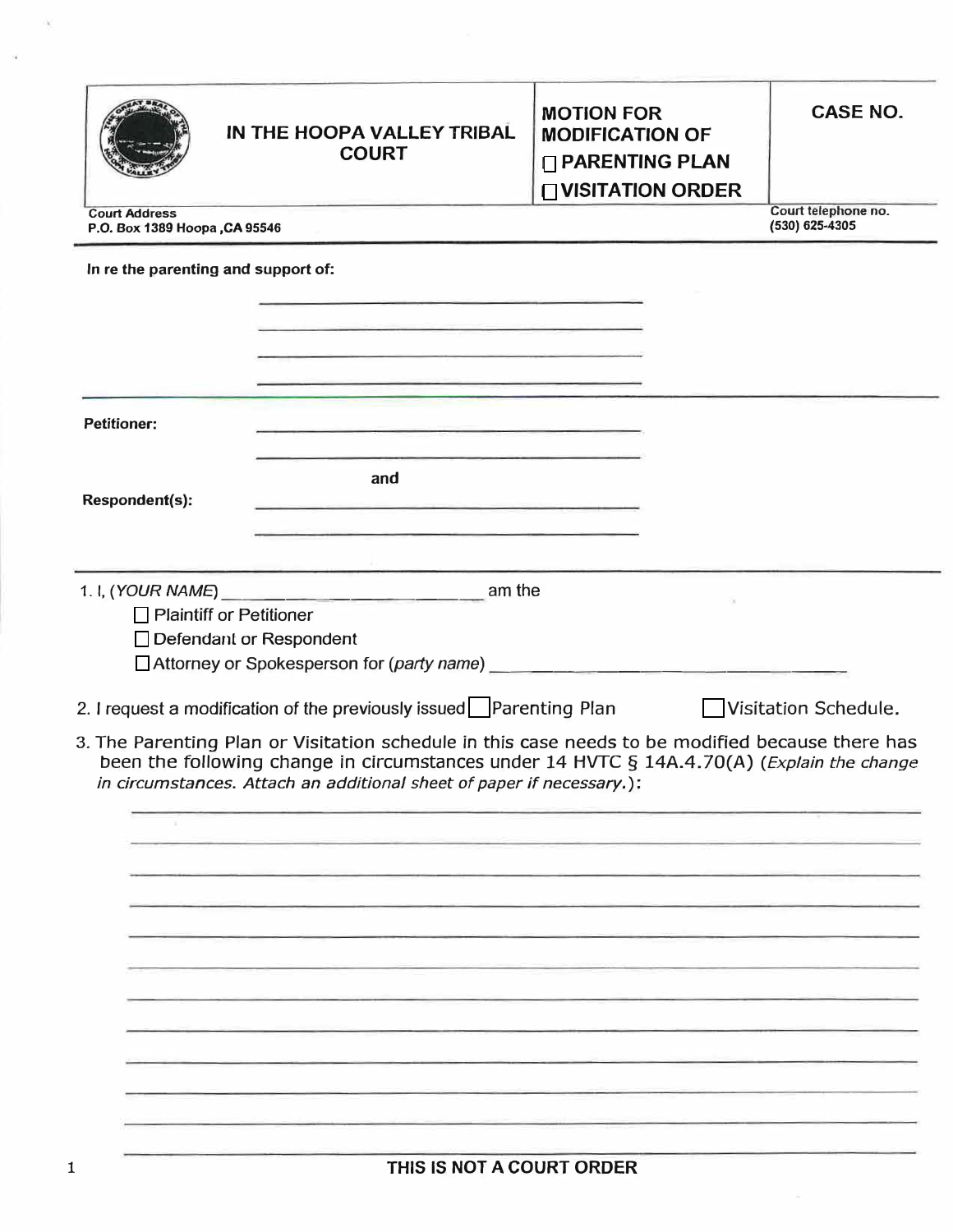$\Box$  I have attached an additional sheet of paper.

4. Based on the above change in circumstances, I request the following changes to the previous custody or visitation order (Describe the changes you are requesting. Attach an additional sheet of paper if necessary).

 $\tilde{Y}$ 

<u> 1989 - Andrea Andrew Marie (b. 1989)</u> 

 $\Box$  I have attached an additional sheet of paper.

5. I believe the requested modification is in the best interests of the child(ren).

I **declare under penalty of perjury of the laws of the Hoopa Valley Tribe that everything within this document is true and correct to the best of my knowledge or belief.** 

| Dated:                   |                                                                                                                 |  |
|--------------------------|-----------------------------------------------------------------------------------------------------------------|--|
|                          |                                                                                                                 |  |
|                          | the problem with the control and the control of the control of the control of the control of the control of the |  |
|                          |                                                                                                                 |  |
|                          | I agree to the modification requested by the other party in this document.                                      |  |
| Dated: _________________ |                                                                                                                 |  |
|                          |                                                                                                                 |  |
|                          |                                                                                                                 |  |